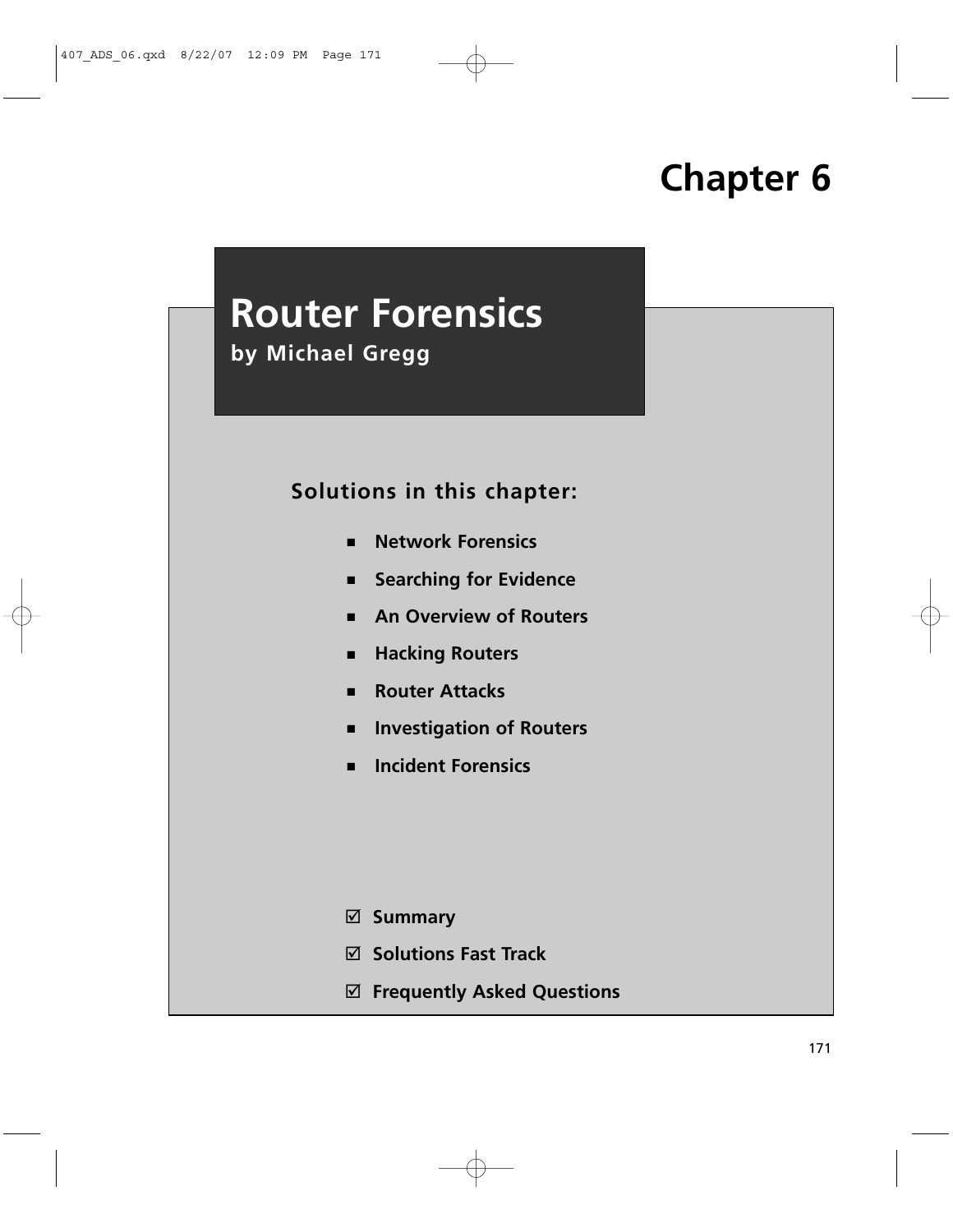# **Introduction**

This chapter examines router and network forensics.This chapter is important as many attacks will require the analyst to look for information in the router or require network forensics.This requires you to have an understanding of routers and their architecture. It is important to understand where they reside within the OSI model and what role they play within network communications.

Anytime you work with forensic evidence it is critical that the concept of chain of custody be understood. How evidence is handled, stored, accessed, and transported is critical, because if basic control measures are not observed the evidence may be ruled inadmissible in court.

# **Network Forensics**

Network forensics can best be defined as the sniffing, recording, and analysis of network traffic and events. Network forensics are performed in order to discover the source of security incidents and attacks or other potential problems. One key role of the forensic expert is to differentiate repetitive problems from malicious attacks.

## The Hacking Process

The hacking process follows a fixed methodology.The steps a hacker follows can be broadly divided into six phases:

- 1. Reconnaissance
- 2. Scanning and enumeration
- 3. Gaining access
- 4. Escalation of privilege
- 5. Maintaining access
- 6. Covering tracks and placing backdoors

## The Intrusion Process

Reconnaissance is considered the first preattack phase.The hacker seeks to find out as much information as possible about the victim.The second preattack phase is scanning and enumeration.At this step in the methodology, the hacker is moving from passive information gathering to active information gathering.Access can be gained in many different ways.A hacker may exploit a router vulnerability or maybe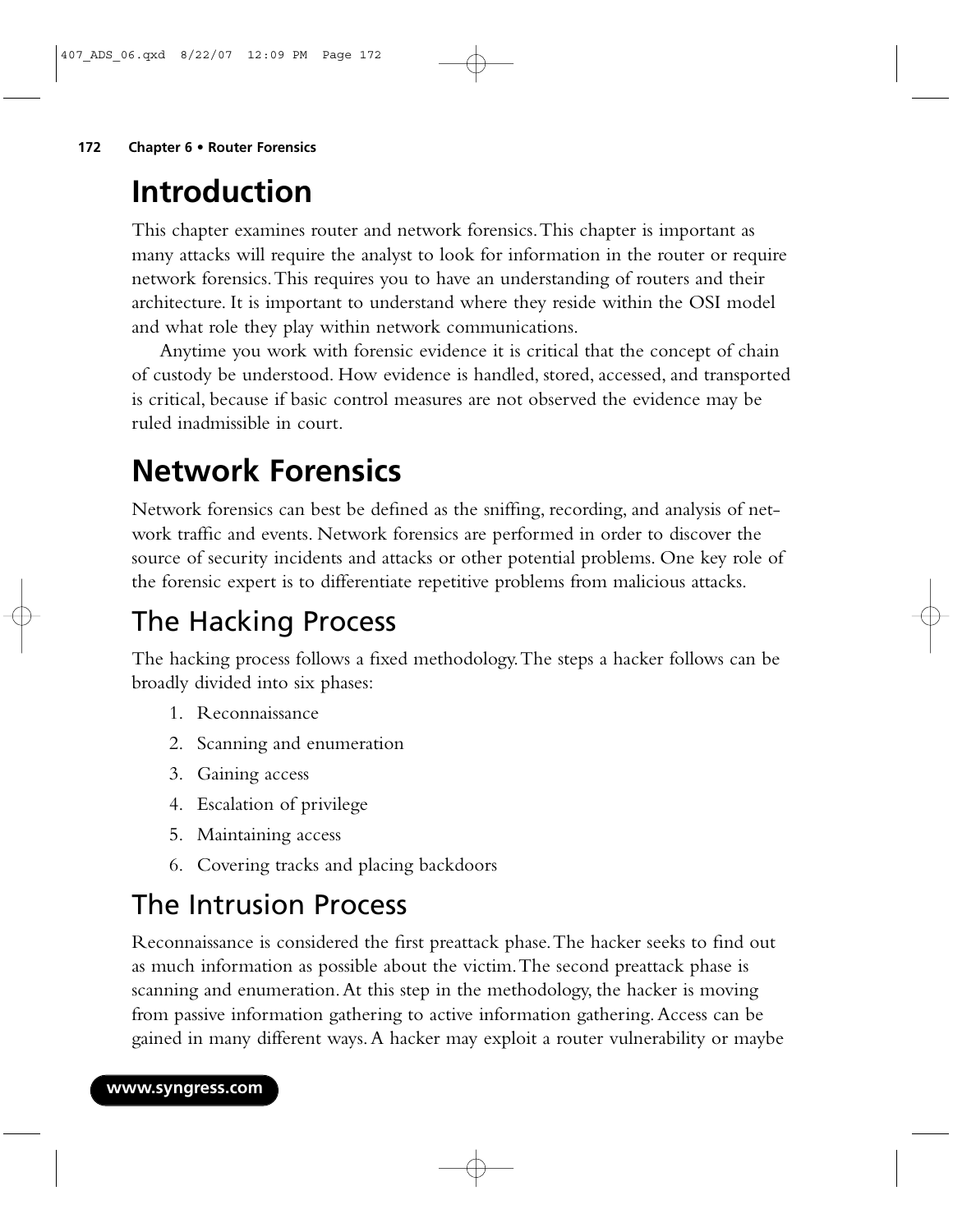social engineer the help desk into giving him a phone number for a modem. Access could be gained by finding vulnerability in the web server's software. Just having the access of an average user account probably won't give the attacker very much control or access to the network.Therefore, the attacker will attempt to escalate himself to administrator or root privilege. Once escalation of privilege is complete the attacker will work on ways to maintain access to the systems he or she has attacked and compromised. Hackers are much like other criminals in that they would like to make sure and remove all evidence of their activities, which might include using root kits to cover their tracks.This is the moment at which most forensic activities begin.

## **Searching for Evidence**

You must be knowledgeable of each of the steps of the hacking process and understand the activities and motives of the hacker.You many times will be tasked with using only pieces of information and playing the role of a detective in trying to reassemble the pieces of the puzzle. Information stored within a computer can exist in only one or more predefined areas. Information can be stored as a normal file, deleted file, hidden file, or in the slack or free space. Understanding these areas, how they work, and how they can be manipulated will increase the probability that you will find or discover hidden data. Not all suspects you encounter will be super cyber criminals. Many individuals will not hide files at all; others will attempt simple file hiding techniques.You may discover cases where suspects were overcome with regret, fear, or remorse, and attempted to delete or erase incriminating evidence after the incident. Most average computer users don't understand that to drop an item in the recycle bin doesn't mean that it is permanently destroyed.

One common hiding technique is to place the information in an obscure location such as C:\winnt\system32\os2\dll.Again, this will usually block the average user from finding the file.The technique is simply that of placing the information in an area of the drive where you would not commonly look.A system search will quickly defeat this futile attempt at data hiding. Just search for specific types of files such as bmp, tif, doc, and xls. Using the search function built into Windows will help quickly find this type of information. If you are examining a Linux computer, use the grep command to search the drive.

Another technique is using file attributes to hide the files or folders. On a Macintosh computer, you can hide a file with the ResEdit utility. In the wonderful world of Windows, file attributes can be configured to hide files at the command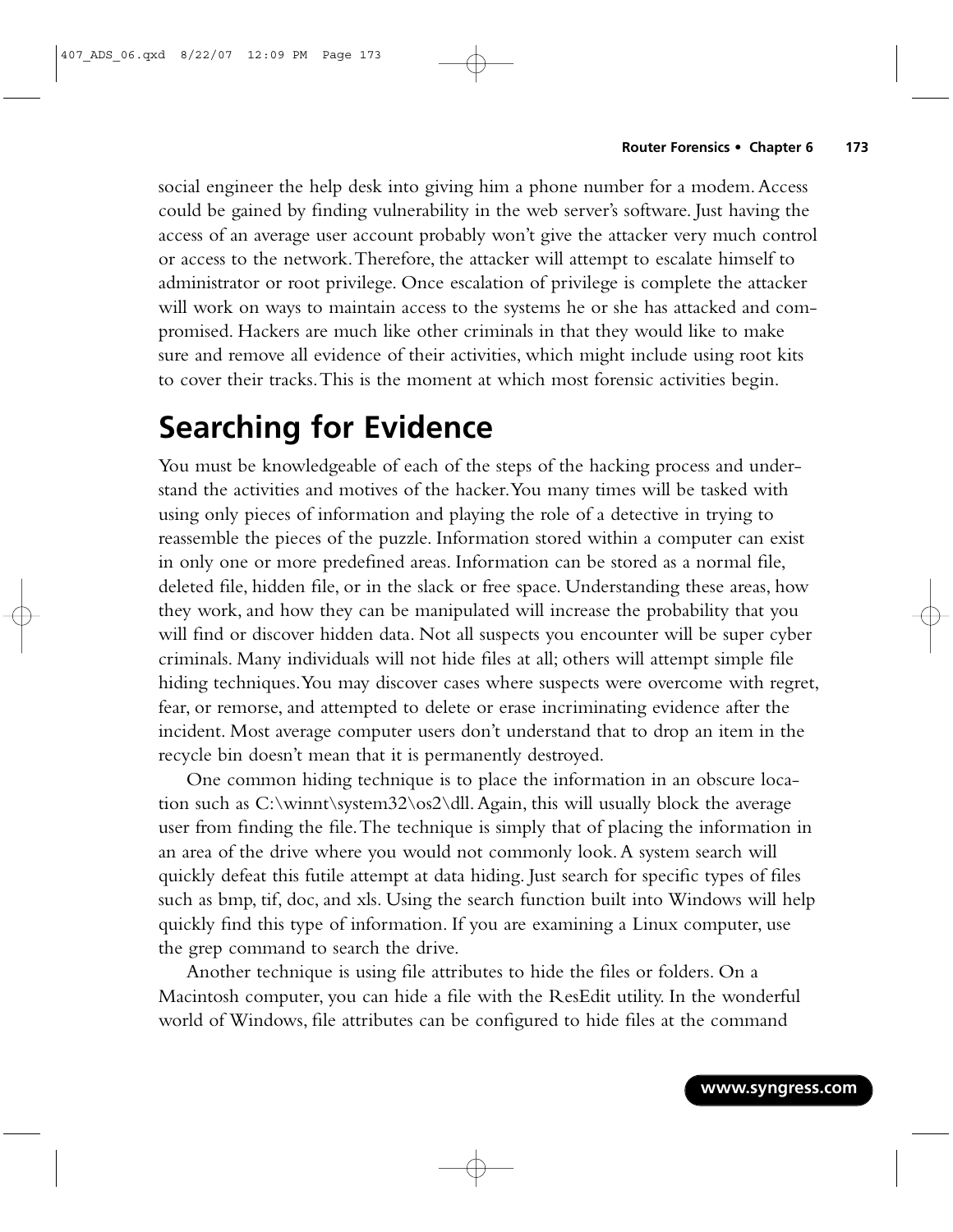line with the attrib command.This command is built into the Windows OS. It allows a user to change the properties of a file. Someone could hide a file by issuing attrib +h secret.txt.This command would render the file invisible in the command line environment.This can also be accomplished through the GUI by right-clicking on a file and choosing the hidden type.

Would the file then be invisible in the GUI? Well, that depends on the view settings that have been configured. Open a browse window and choose tools/folder options/view/show hidden files; then, make sure Show Hidden Files is selected.This will display all files and folders, even those with the +h attribute set.Another way to get a complete listing of all hidden files is to issue the command attrib  $\sqrt{s}$ attributes.txt from the root directory.The attrib command lists file attributes, the /s function list all files in all the subdirectories, and > redirects the output to a text file. This text file can then be parsed and placed in a spreadsheet for further analysis. Crude attempts such as these can be quickly surmounted.

# **An Overview of Routers**

Routers are a key piece of networking gear. Let's know the role and function of a router.

## What Is a Router?

Routers can be hardware or software devices that route data from a local area network to a different network. Routers are responsible for making decisions about which of several paths network (or Internet) traffic will follow. If more than one path is available to transmit data, the router is responsible for determining which path is the best path to route the information.

## The Function of a Router

Routers also act as protocol translators and bind dissimilar networks. Routers limit physical broadcast traffic as they operate at layer 3 of the OSI model. Routers typically use either link state or hop count based routing protocols to determine the best path.

## The Role of a Router

Routers are found at layer three of the OSI model.This is known as the networking layer.The network layer provides routing between networks and defines logical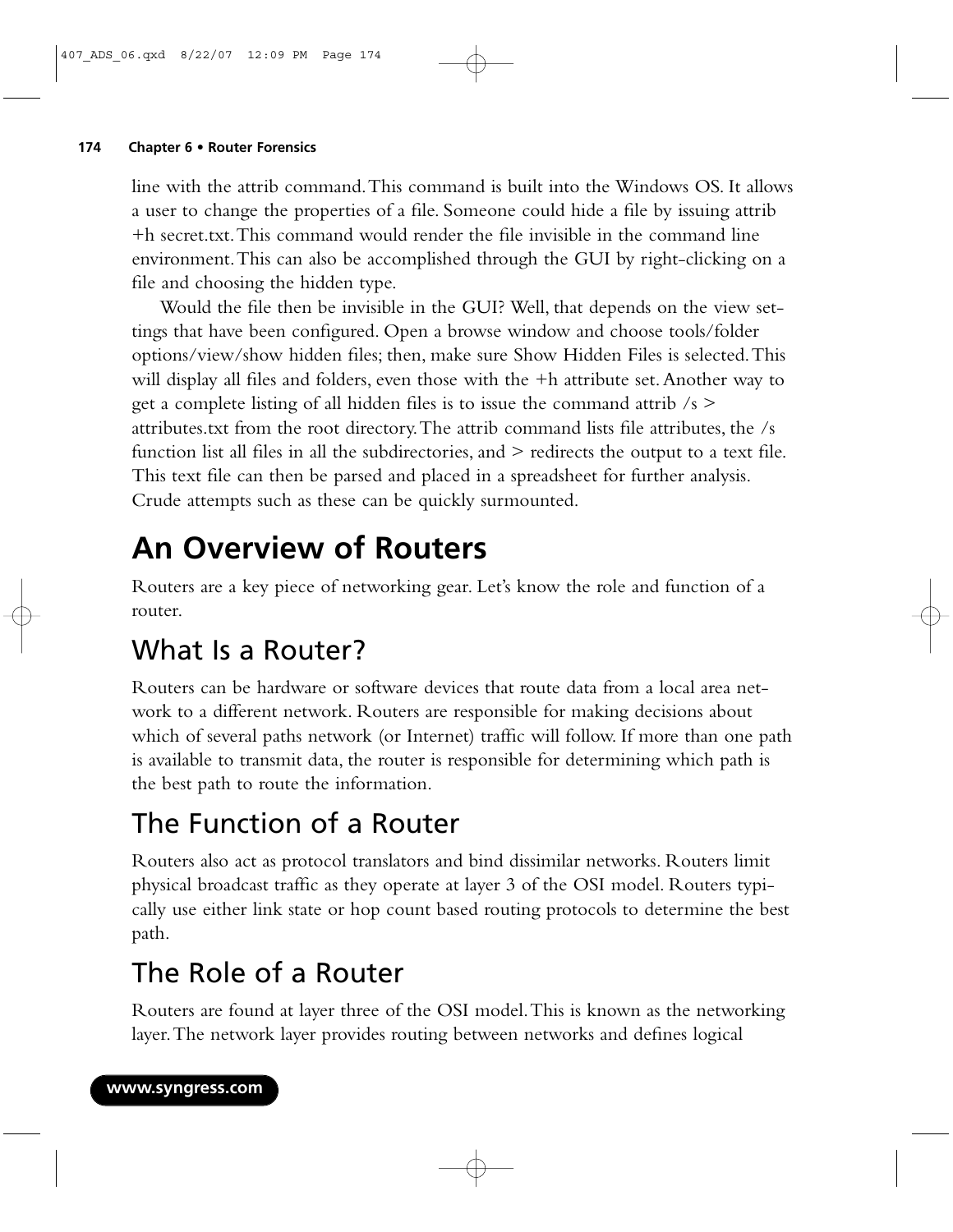addressing, error handling, congestion control, and packet sequencing.This layer is concerned primarily with how to get packets from network A to network B.This is where IP addresses are defined.These addresses give each device on the network a unique (logical) address. Routers organize these addresses into classes, which are used to determine how to move packets from one network to another.All types of protocols rely on routing to move information from one point to another.This includes IP, Novell's IPX, and Apple's DDP. Routing on the Internet typically is performed dynamically; however, setting up static routes is a form of basic routing. Dynamic routing protocols constantly look for the best route to move information from the source to target network.

### Routing Tables

Routers are one of the basic building blocks of networks, as they connect networks together. Routers reside at layer 3 of the OSI model. Each router has two or more interfaces.These interfaces join separate networks together. When a router receives a packet, it examines the IP address and determines to which interface the packet should be forwarded. On a small or uncomplicated network, an administrator may have defined a fixed route that all traffic will follow. More complicated networks typically route packets by observing some form of metric. Routing tables include the following type of information:

- **Bandwidth** This is a common metric based on the capacity of a link. If all other metrics were equal, the router would choose the path with the highest bandwidth.
- **Cost** The organization may have a dedicated T1 and an ISDN line. If the ISDN line has a higher cost, traffic will be routed through the T1.
- **Delay** This is another common metric, as it can build on many factors including router queues, bandwidth, and congestion.
- **Distance** This metric is calculated in hops; that is, how many routers away is the destination.
- **Load** This metric is a measurement of the load that is being placed on a particular router. It can be calculated by examining the processing time or CPU utilization.
- **Reliability** This metric examines arbitrary reliability ratings. Network administrators can assign these numeric values to various links.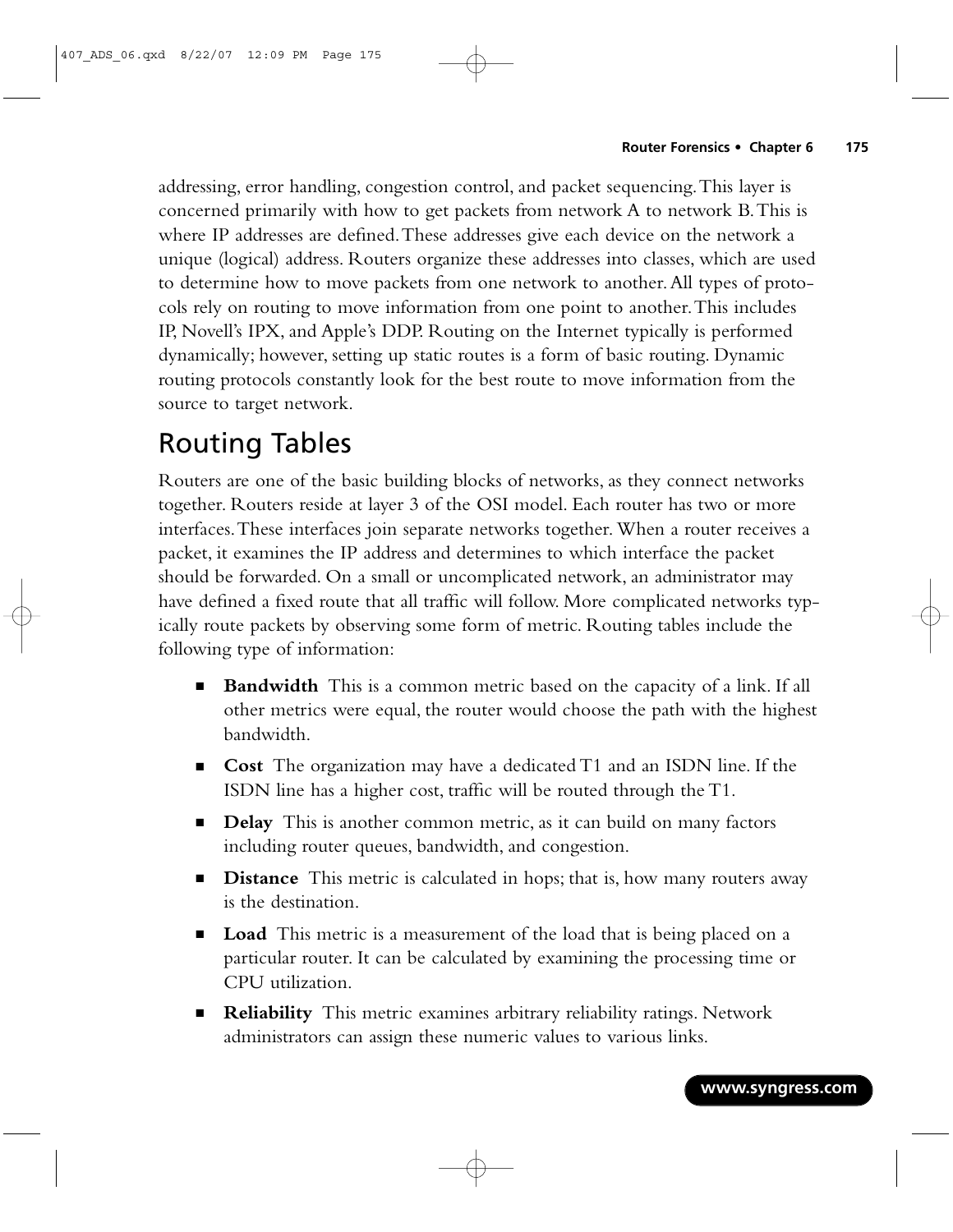By applying this metric and consulting the routing table, the routing protocol can make a best path determination.At this point, the packet is forwarded to the next hop as it continues its journey toward the destination.

### Router Architecture

Router architecture is designed so that routers are equipped to perform two main functions: process routable protocols and use routing protocols to determine best path. Let's start by reviewing routable protocols.The best example of a routed protocol is IP.A very basic definition of IP is that it acts as the postman of the Internet—its job is to organize data into a packet, which is then addressed for delivery. IP must place a target and source address on the packet.This is similar to addressing a package before delivering it to the post office. In the world of IP, the postage is a TTL (Time-to-Live), which keeps packets from traversing the network forever. If the recipient cannot be found, the packet can eventually be discarded.

All the computers on the Internet have an IP address. If we revert to our analogy of the postal system, an IP address can be thought of as the combination of a zip code and street address.The first half of the IP address is used to identify the proper network; the second portion of the IP address identifies the host. Combined, this allows us to communicate with any network and any host in the world that is connected to the Internet. Now let us turn our attention to routing protocols.

## Routing Protocols

Routing protocols fall into two basic categories, static and dynamic. Static, or fixed, routing is simply a table that has been developed by a network administrator mapping one network to another. Static routing works best when a network is small and the traffic is predictable.The big problem with static routing is that it cannot react to network changes.As the network grows, management of these tables can become difficult.Although this makes static routing unsuitable for use on the Internet or large networks, it can be used in special circumstances where normal routing protocols do not function well.

Dynamic routing uses metrics to determine what path a router should use to send a packet toward its destination. Dynamic routing protocols include Routing Information Protocol (RIP), Border Gateway Protocol (BGP), Interior Gateway Routing Protocol (IGRP), and Open Shortest Path First (OSPF). Dynamic routing can be divided into two broad categories: link-state or distance vector dynamic routing protocols, which are discussed in greater detail later in the chapter.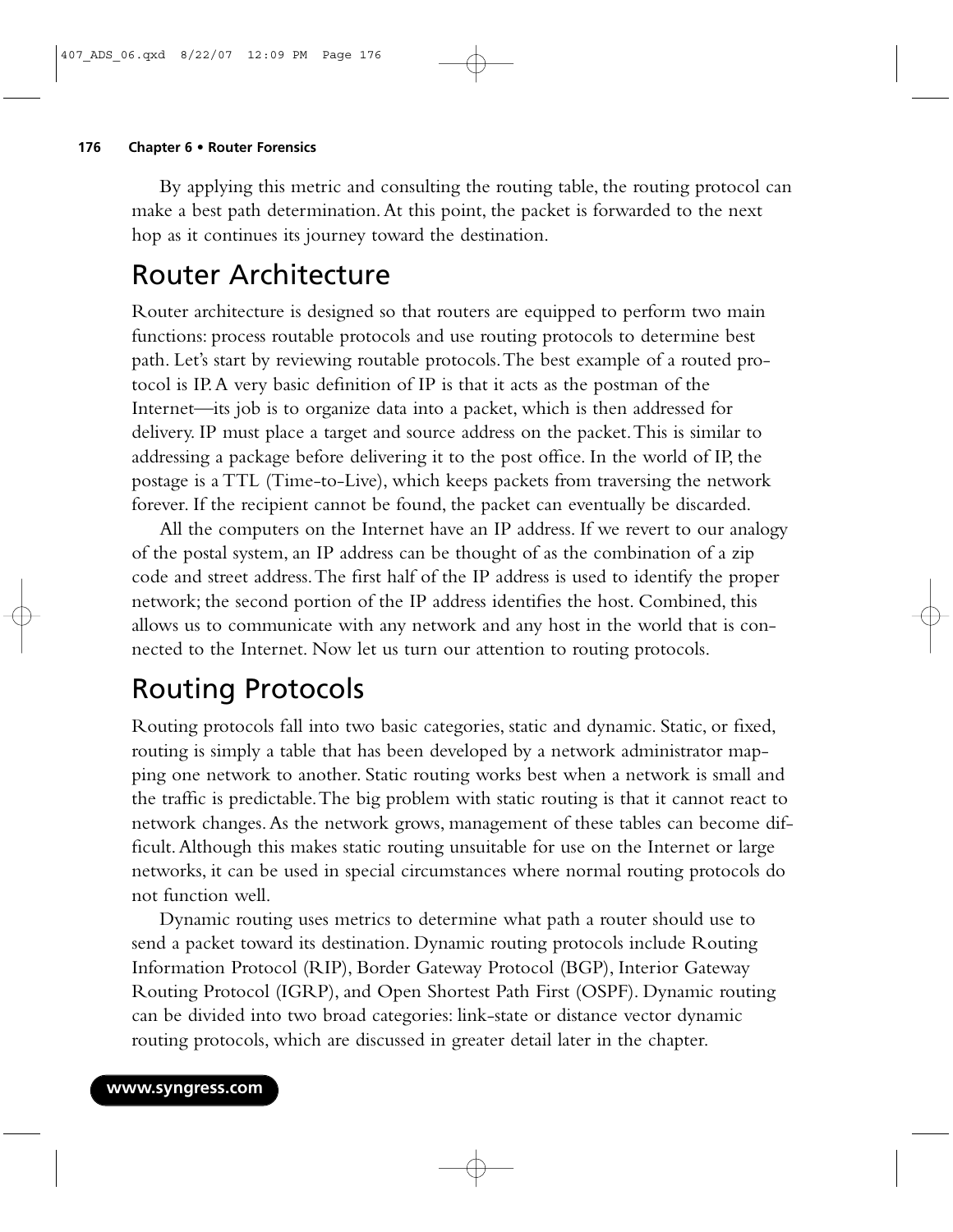### RIP

RIP is the most common routing protocol that uses a hop count as its primary routing metric. RIP is considered a distance vector protocol.The basic methodology of a distance vector protocol is to make a decision on what is the best route by determining the shortest path.The shortest path is commonly calculated by hops. Distance vector routing is also called routing by rumor.

#### Head of the Class…

#### **What Is a Hop Count?**

A hop count is the number of routers that a packet must pass through to reach it destination. Each time a packet passes through a router, the cost is one hop. So, if the target network you are trying to reach is two routers away, it is also two hops away. The major shortcoming of distance vector protocols is that the path with the lowest number of hops may not be the optimum route. The lower hop count path may have considerably less bandwidth than the higher hop count route.

### OSPF

OSPF is the most common link state routing protocol and many times, it is used as a replacement to RIP. Link state protocols are properly called Dijkstra algorithms, as this is the computational basis of their design. Link state protocols use the Dijkstra algorithm to calculate the best path to a target network.The best path can be determined by one or more metrics such as hops, delay, or bandwidth. Once this path has been determined, the router will inform other routers as to its findings.This is how reliable routing tables are developed and routing tables reach convergence. Link state routing is considered more robust than distance vector routing protocols. One reason is because link state protocols have the ability to perform faster routing table updates.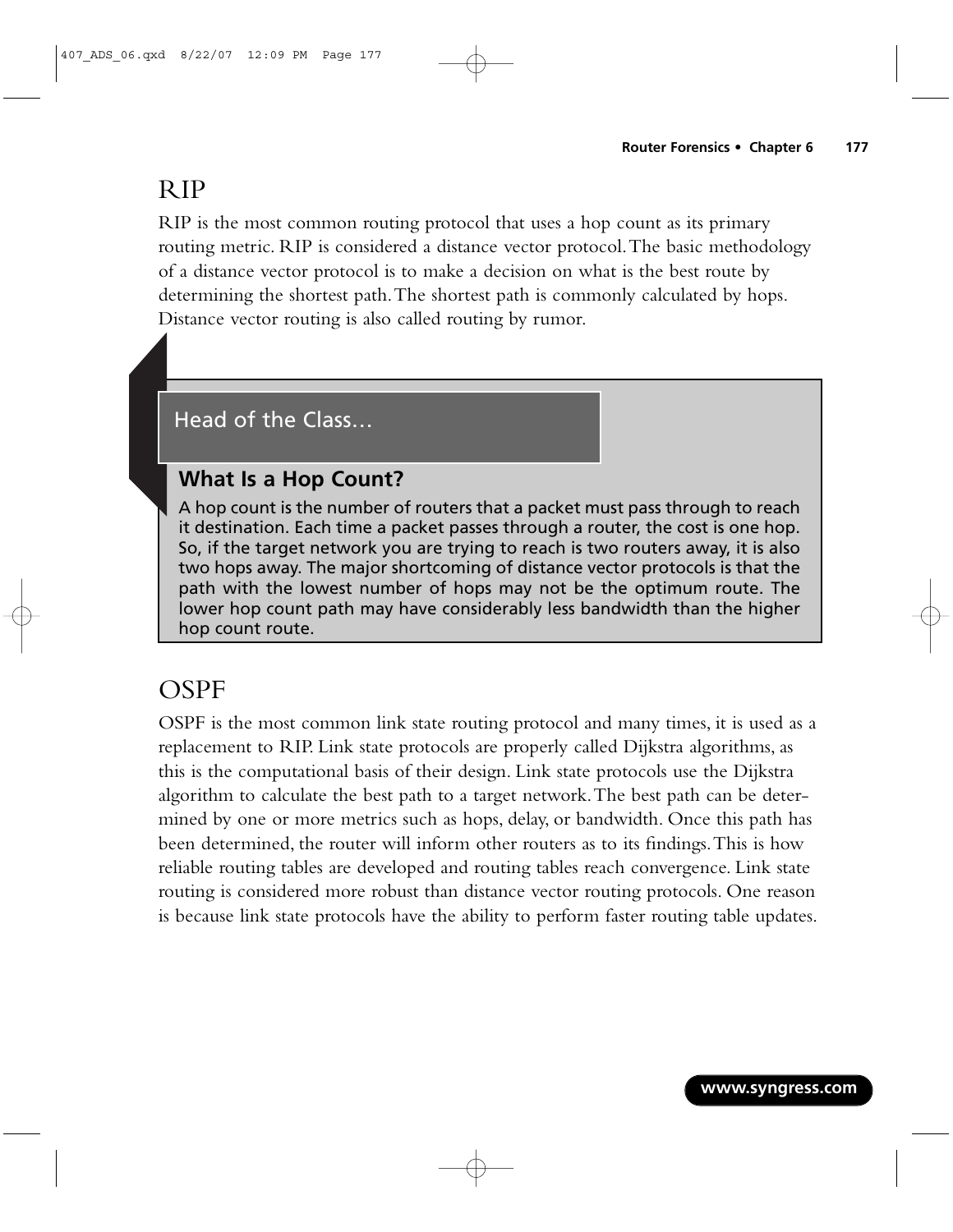#### **NOTE**

Convergence is the point at which routing tables have become synchronized. Each time a network is added or dropped, the routing tables must again resynchronize. Routing algorithms differ in the speed at which they can reach convergence.

# **Hacking Routers**

Full control of a router can often lead to full control of the network.This is why many attackers will target routers and launch attacks against them.These attacks may focus on configuration errors, known vulnerabilities, or even weak passwords.

## Router Attacks

Routers can be attacked by either gaining access to the router and changing the configuration file, launching DoS attacks, flooding the bandwidth, or routing table poisoning.These attacks can be either hit-and-run or persistent. Denial of Service attacks are targeted at routers. If an attacker can force a router to stop forwarding packets, then all hosts behind the router are effectively disabled.

## Router Attack Topology

The router attack topology is the same as all attack topologies.The steps include:

- 1. Reconnaissance
- 2. Scanning and enumeration
- 3. Gaining access
- 4. Escalation of privilege
- 5. Maintaining access
- 6. Covering tracks and placing backdoors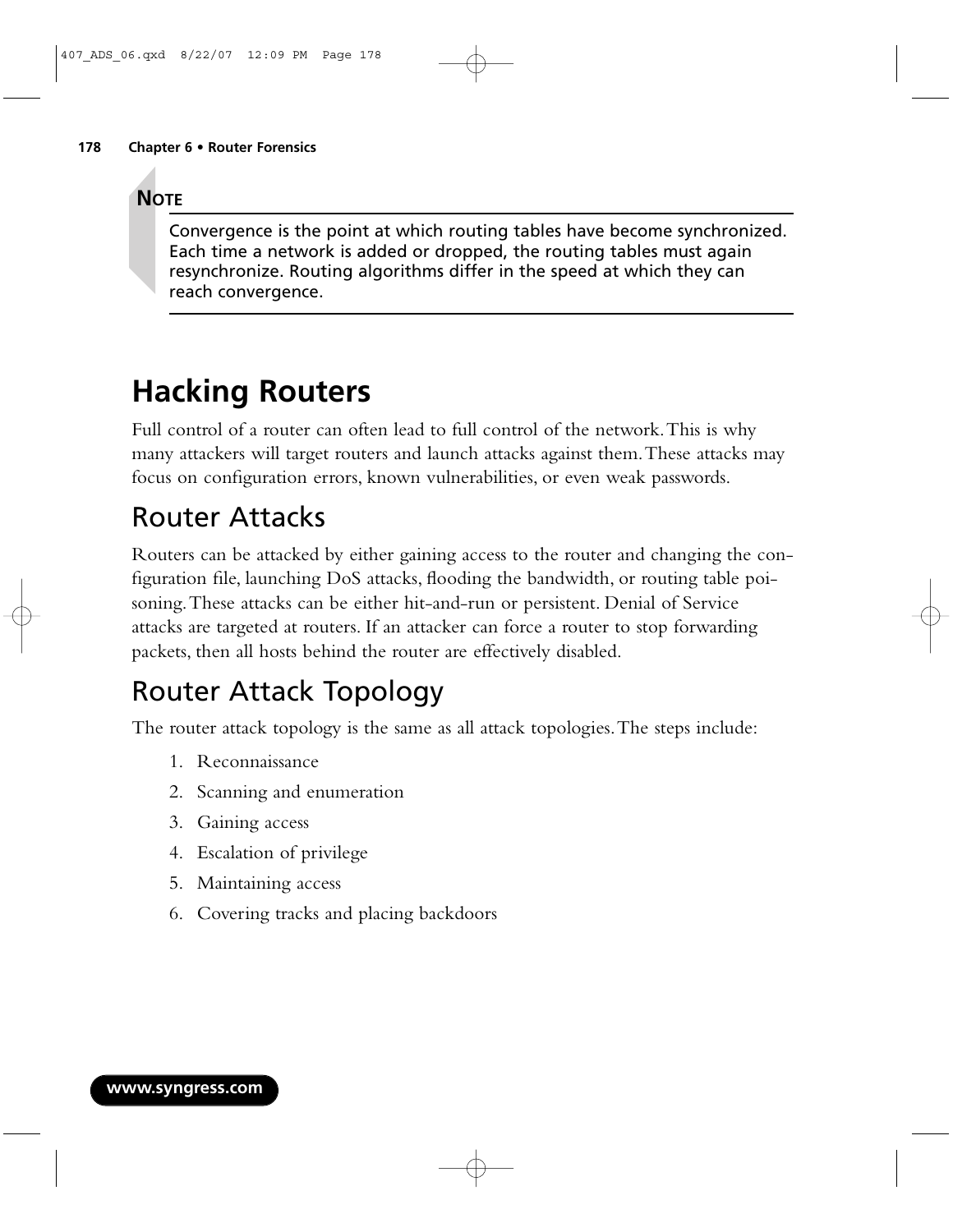#### Tools & Traps…

#### **Hardening Routers**

The Router Audit Tool can be used to harden routers. Once downloaded, RAT checks them against the settings defined in the benchmark. Each configuration is examined and given a rated score that provides a raw overall score, a weighted overall score (1-10), and a list of IOS commands that will correct any identified problems.

### Denial-of-Service Attacks

Denial-of-service (DoS) attacks fall into three categories:

- **Destruction**. Attacks that destroy the ability of the router to function.
- **Resource consumption**. Flooding the router with many open connections simultaneously.
- **Bandwidth consumption**. Attacks that attempt to consume the bandwidth capacity of the router's network.

DoS attacks may target a user or an entire organization and can affect the availability of target systems or the entire network.The impact of DoS is the disruption of normal operations and the disruption of normal communications. It's much easier for an attacker to accomplish this than it is to gain access to the network in most instances. Smurf is an example of a common DoS attack. Smurf exploits the Internet Control Message Protocol (ICMP) protocol by sending a spoofed ping packet addressed to the broadcast address and has the source address listed as the victim. On a multiaccess network, many systems may possibly reply.The attack results in the victim being flooded in ping responses.Another example of a DoS attack is a SYN flood.A SYN flood disrupts Transmission Control Protocol (TCP) by sending a large number of fake packets with the SYN flag set.This large number of half-open TCP connections fills the buffer on victim's system and prevents it from accepting legitimate connections. Systems connected to the Internet that provide services such as HTTP or SMTP are particular vulnerable.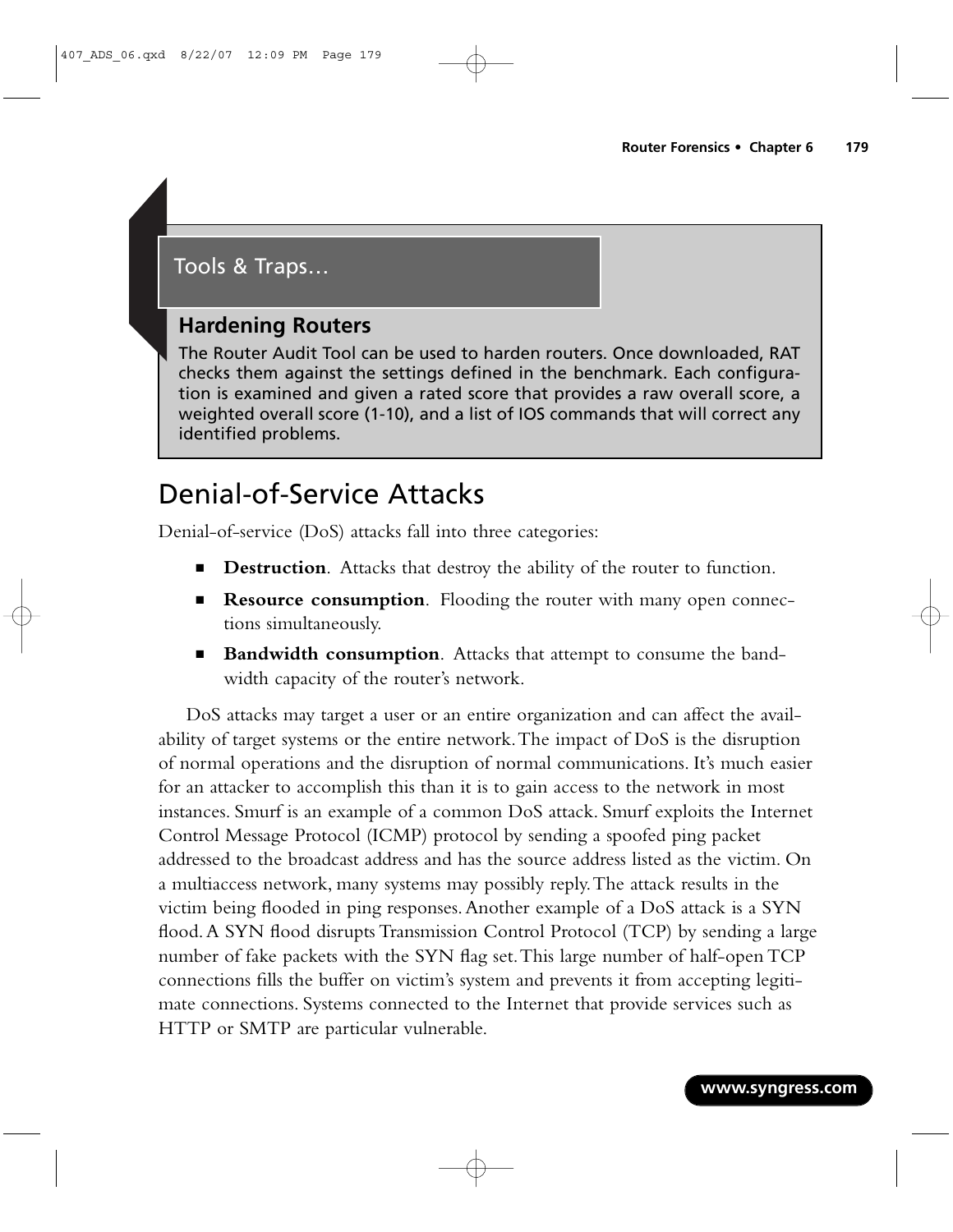DDoS attacks are the second type of DoS attack and are considered multiprotocol attacks. DDoS attacks use ICMP, UDP, and TCP packets. One of the distinct differences between DoS and DDoS is that a DDoS attack consists of two distinct phases. First, during the preattack, the hacker must compromise computers scattered across the Internet and load software on these clients to aid in the attack.Targets for such an attack include broadband users, home users, poorly configured networks, colleges and universities. Script kiddies from around the world can spend countless hours scanning for the poorly protected systems. Once this step is completed the second step can commence.The second step is the actual attack.At this point the attacker instructs the masters to communicate to the zombies to launch the attack. ICMP and UDP packets can easily be blocked at the router, but TCP packets are difficult to mitigate.TCP-based DoS attacks comes in two forms:

- **Connection-oriented**. These attacks complete the 3-way handshake to establish a connection. Source IP address can be determined here.
- **Connectionless**. These packets SYN are difficult t trace because source

An example of a DDOS tool is Tribal Flood Network (TFN).TFN was the first publicly available UNIX-based DDoS tool.TFN can launch ICMP, Smurf, UDP, and SYN flood attacks.The master uses UDP port 31335 and TCP port 27665.TFN was followed by more advanced DDoS attacks such as Trinoo. Closely related to TFN, this DDoS allows a user to launch a coordinated UDP flood to the victim's computer, which gets overloaded with traffic.A typical Trinoo attack team includes just a few servers and a large number of client computers on which the Trinoo daemon is running.Trinoo is easy for an attacker to use and is very powerful in that one computer is instructing many Trinoo servers to launch a DoS attack against a particular computer.

### Routing Table Poisoning

Routers running RIPv1 are particularly vulnerable to routing table poisoning attacks.This type of attack sends fake routing updates or modifies genuine route update packets to other nodes with which the attacker attempts to cause a denial of service. Routing table poisoning may cause a complete denial of service or result in suboptimal routing, or congestion in portions of the network.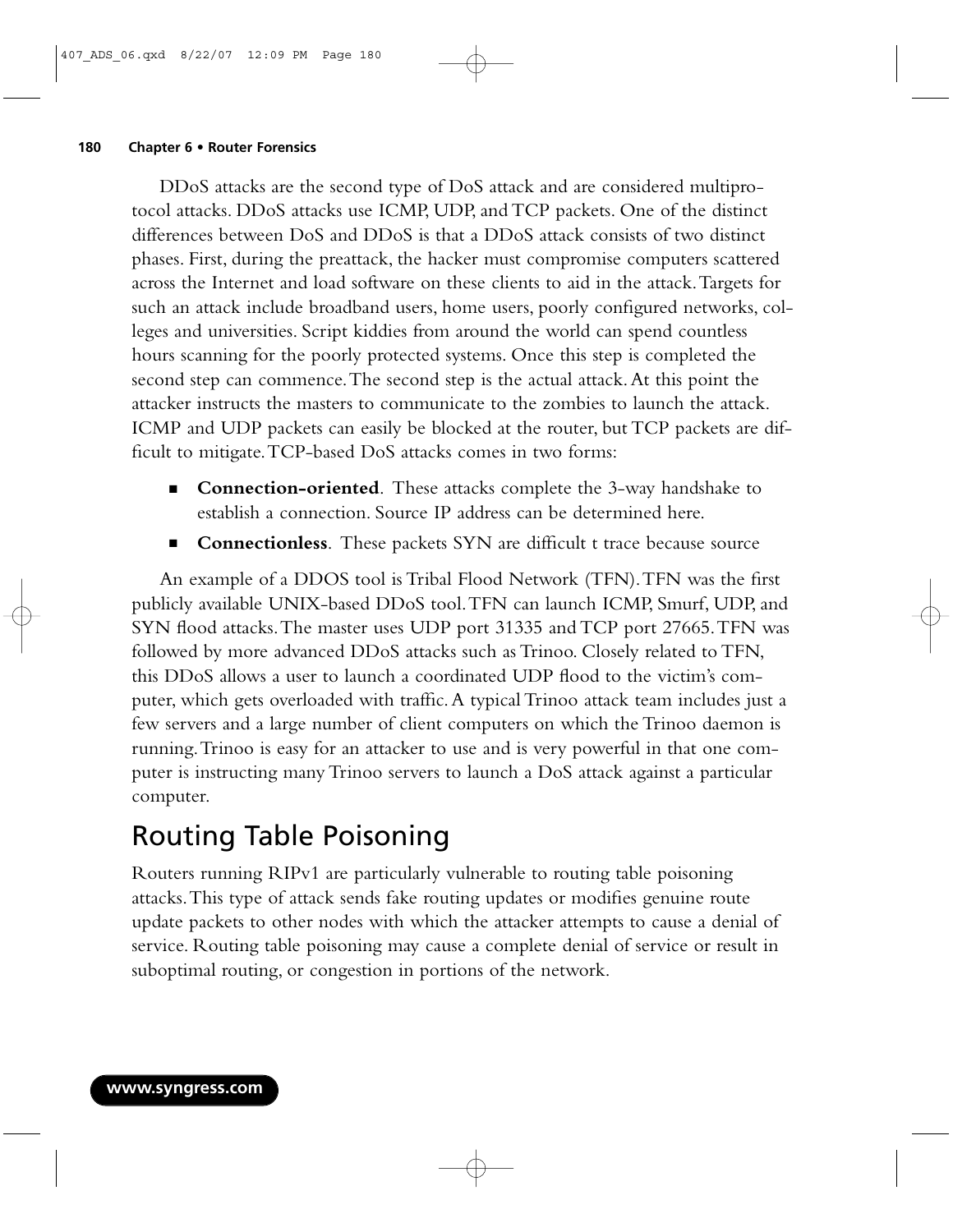## Hit-and-Run Attacks and Persistent Attacks

Attackers can launch one of two types of attacks, either-hit and-run or persistent.A hit-and-run attack is hard to detect and isolate as the attacker injects only one or a few malformed packets. With this approach, the attacker must craft the attacks so that the results have some lasting damaging effect.A persistent attack increases the possibility for identification of the attacker as there is an ongoing stream of packets to analyze. However this attack lowers the level of complexity needed by the attacker as they can use much less sophisticated attacks. Link state routing protocols such as OSPF are more resilient to routing attacks than RIP.

#### Damage & Defense…

#### **Forensic Analysis of Routing Attacks**

During a forensic investigation the analyst should examine log files for evidence such as IP address and the protocol. It is a good idea to redirect logs to the syslog server. This can be accomplished as follows:

#config terminal Logging 192.168.1.1

## **Investigating Routers**

When investigating routers there are a series of built-in commands that can be used for analysis. It is unadvisable to reset the router as this may destroy evidence that was created by the attacker.The following show commands can be used to gather basic information and record hacker activity:

- Show access list
- Show clock
- Show ip route
- Show startup configuration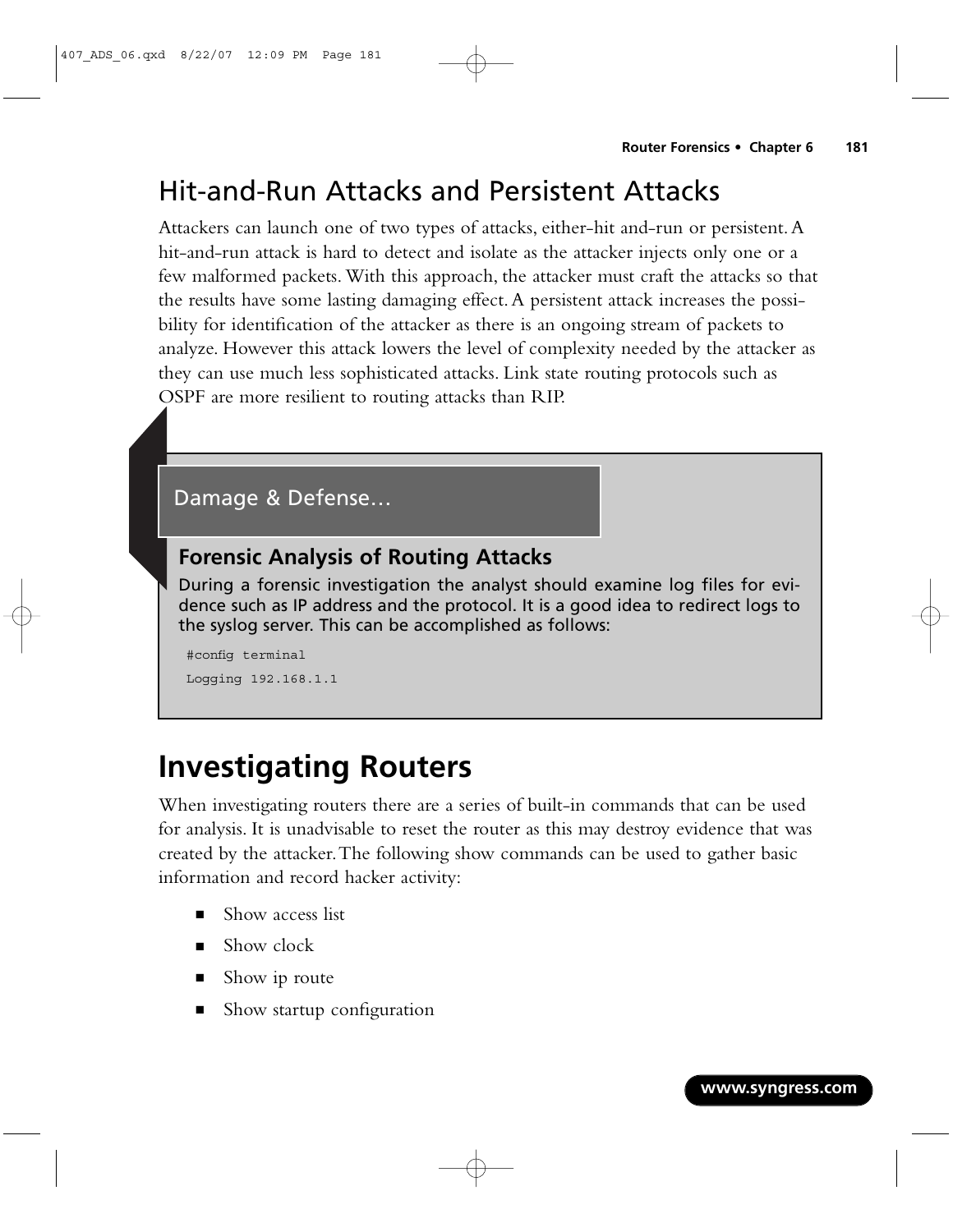- Show users
- Show version

## Chain of Custody

The chain of custody is used to prove the integrity of evidence.The chain of custody should be able to answer the following questions:

- Who collected the evidence?
- How and where is the evidence stored?
- Who took possession of the evidence?
- How was the evidence stored and how was it protected during storage?
- Who took the evidence out of storage and why?

There is no such thing as too much documentation. One good approach is to have two people work on a case. While one person performs the computer analysis, the other documents these actions.At the beginning of an investigation, a forensic analyst should prepare a log to document the systematic process of the investigation. This is required to establish the chain of custody.This chain of custody will document how the evidence is handled, how it is protected, what process is used to verify it remains unchanged, and how it is duplicated. Next, the log must address how the media is examined, what actions are taken, and what tools are used.Automated tools such as EnCase and The Forensic Toolkit compile much of this information for the investigator.

### Volatility of Evidence

When responding to a network attack, obtaining volatile data should be collected as soon as possible.Although all routers are different, you will most likely be working with Cisco products as Cisco has the majority of the market share. Cisco routers store the current configuration in nonvolatile ram (NVRAM).The current configuration is considered volatile data and the data is kept in Random Access Memory (RAM). If the configuration is erased or the router powered down all information is lost. Routers typically are used as a beachhead for an attack.This means the router may play an active part in the intrusion.The attacker uses the router as a jumping off point to other network equipment.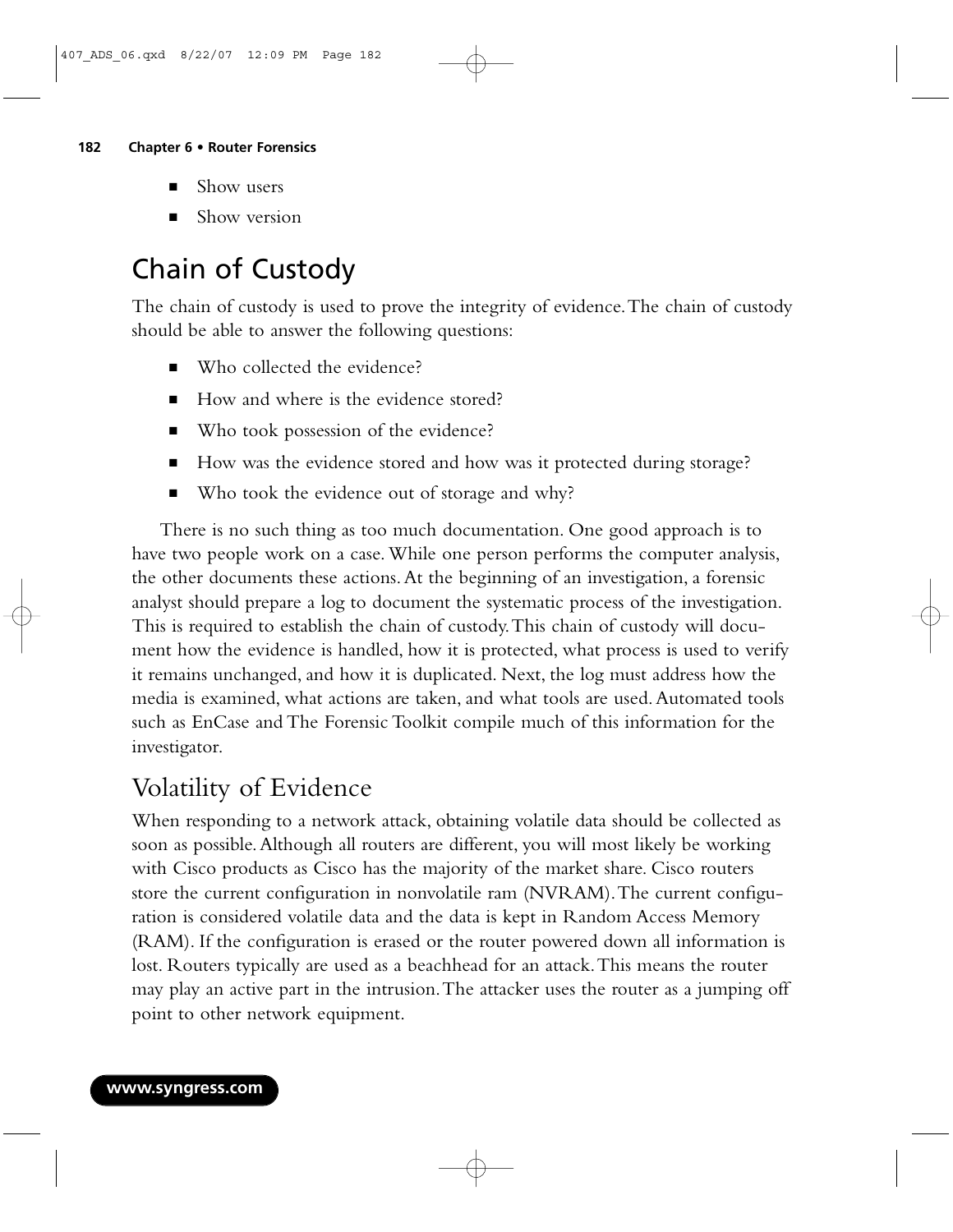When starting an investigation you should always move from most volatile to least volatile.The first step is to retrieve RAM and NVRAM.To accomplish this you may use a direct connection to the console port using RJ-45-RJ-45 rolled cable and an RJ-45-to-DB-9 female DTE adapter. In instances when a direct connection is not available a remoter session is the next preferred method. Insecure protocols such as FTP should not be used; an encrypted protocol Secure Shell (SSH) is preferred.You should make sure to capture both volatile and nonvolatile configuration for comparison changes and documentation purposes. Cisco routers have multiple modes, so to gain privilege mode the password must be known by the analyst.

### Case Reports

Case reporting is one of the most important aspects of computer forensics. Just as with traditional forensics everything should be documented. Reporting should begin the minute you are assigned to a case.Although it may sometimes seem easier to blindly push forward, the failure to document can result in poorly written reports that will not withstand legal scrutiny.

Let's face it, not all aspects of computer forensics are exciting and fun. Most of us view paperwork as drudgery. It is a somewhat tedious process that requires an eye for detail. Don't allow yourself this fallacy. In the end, the documentation you keep and the process you follow will either validate or negate the evidence.The report is key in bringing together the three primary pieces of forensics: acquisition, authentication, and analysis.

The case report will be the key to determining one of the following actions:

- Employee remediation
- Employee termination
- Civil proceedings
- Criminal prosecution

When the investigation is complete a final written report is prepared. Some of the items found in this report will include:

- Case Summary
- Case Audit Files
- Bookmarks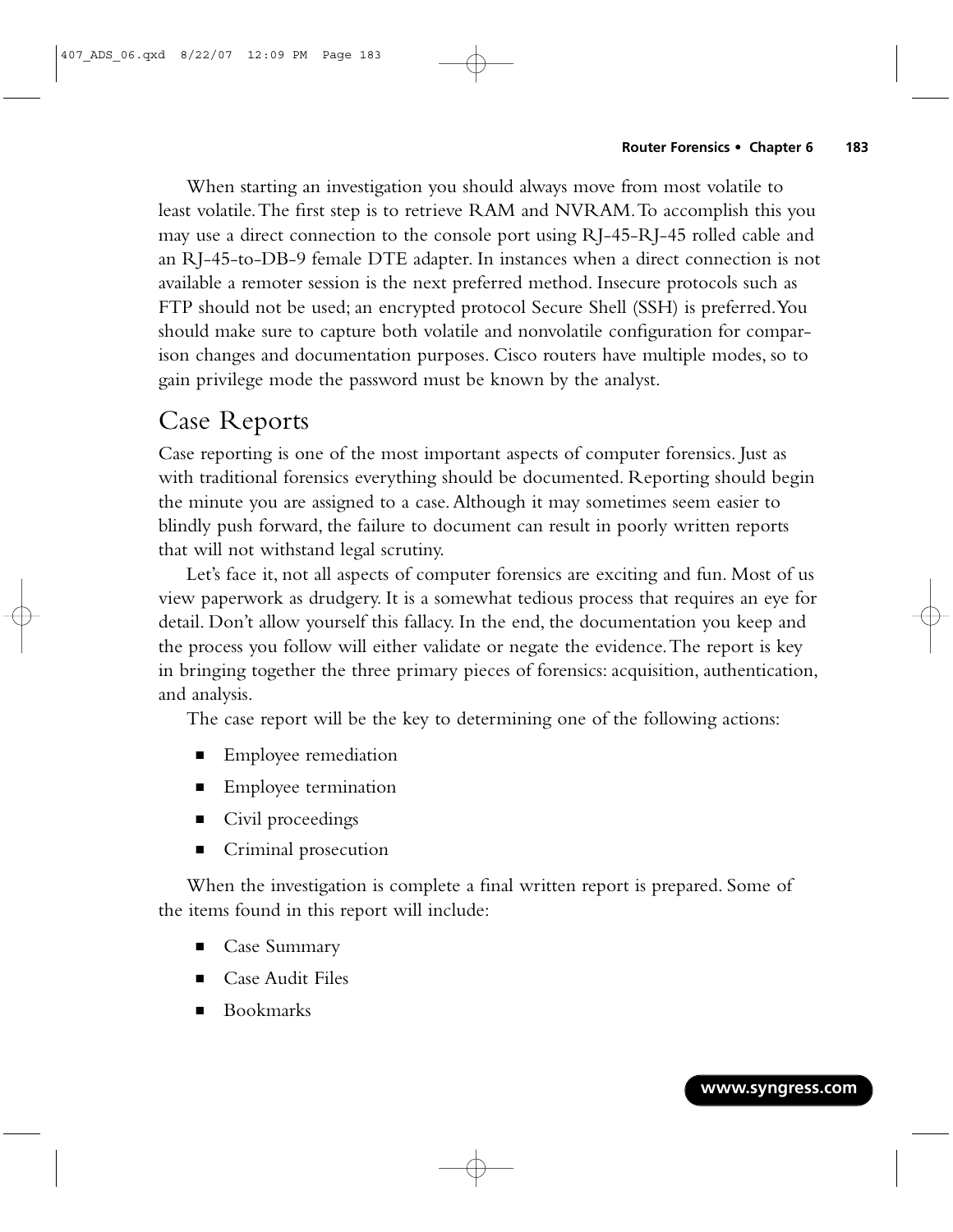- Selected Graphics
- File Location Path
- File Location Properties

Although this is not an all-inclusive list it should give you some indication of what should be included. Depending on the agency or corporation, the contents of the report will vary. What is consistent is that anyone should be able to use the logs and the report to recreate the steps performed throughout the investigation.This process of duplication should lead to identical results.

## **Incident Response**

Incident response is the effort of an organization to define and document the nature and scope of a computer security incident. Incident response can be broken into three broad categories that include:

- **Triage**. Notification and identification
- **Action/Reaction.** Containment, analysis, tracking
- Follow up. Repair and recovery, prevention

### Compromises

Before a compromise can be determined, investigators must be alerted that something has happened. It is best if the alert function is automated as much as possible. Otherwise, the sheer volume of log information would be overwhelming for an employee. Even with a high level of automation someone must still make a judgment regarding the validity of the alert. Once an attack has been validated it is important to reduce the damage of the attack as quickly as possible and work to restore normal business functions.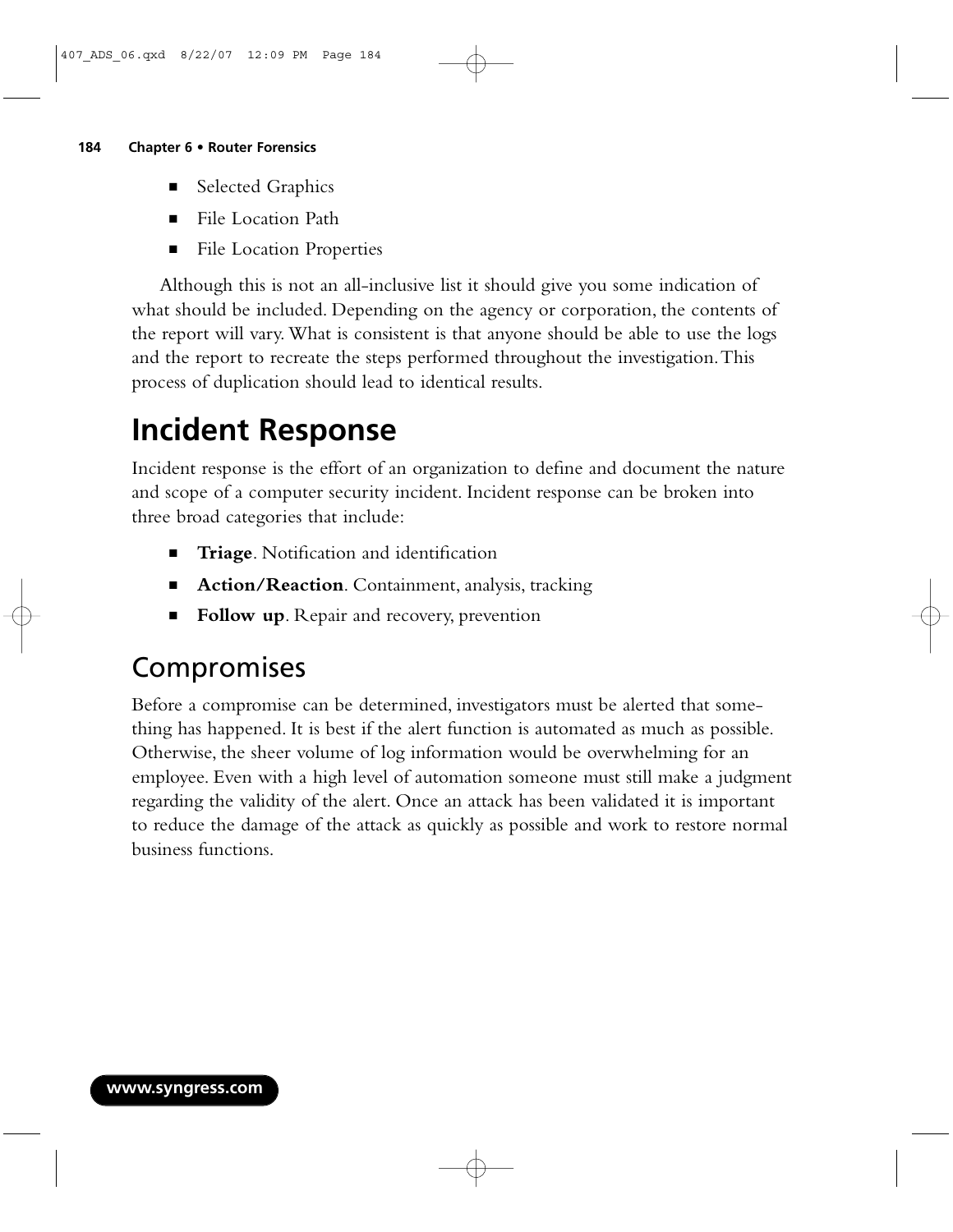# **Summary**

In this chapter, we reviewed how routers can play an important part in forensics. Readers were introduced to routed protocols such as IP and we discussed how routed protocols work. In many ways, IP acts as a "postman" since its job is to make the best effort at delivery. In a small network or those that seldom change, the route that the IP datagrams take through the network may remain static or unchanged. Larger networks use dynamic routing.Administrators use routing protocols such as RIP for dynamic routing. We also looked at how attackers attack routers and how incident response relates to routers and router compromises.

# **Solutions Fast Track**

### Network Forensics

- $\boxtimes$  Network forensics is the process of examining network traffic for the purpose of discovering attacks and malicious events.
- $\boxtimes$  Network forensics is commonly performed with a sniffer or packet capture tool.

### Overview of Routers

- $\Phi$  Routers are designed to connect dissimilar protocols.
- $\boxtimes$  Routers deal with routing protocols.
- Common routing protocols include RIP and OSPF.

### Hacking Routers

- $\boxtimes$  Routers can be attacked by exploiting misconfigurations or vulnerabilities.
- Routers need to have logging enabled so sufficient traffic is captured to aid in forensic investigations.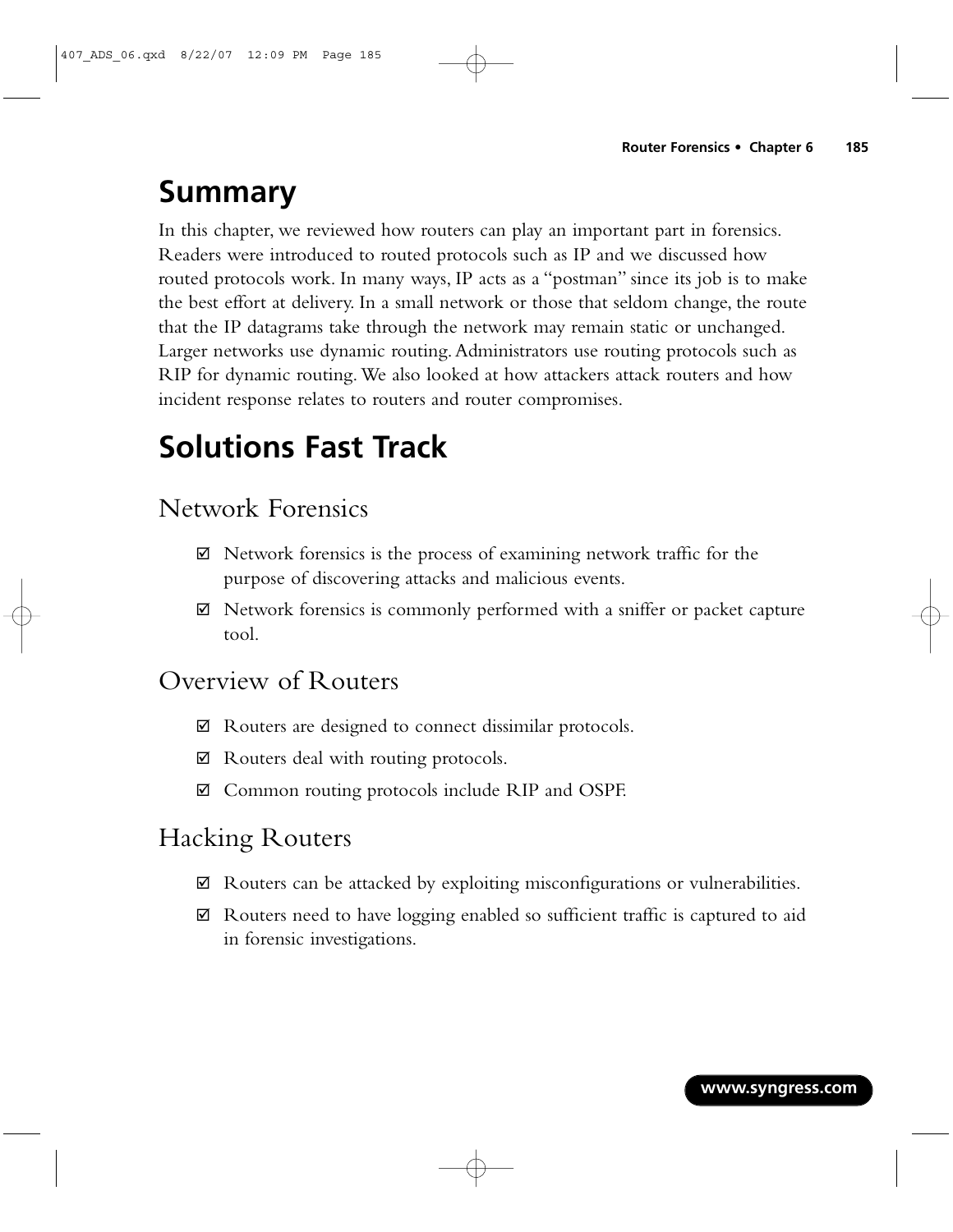### Incident Response

- Monitoring for incidents requires both passive and active tasks.
- $\boxtimes$  Incident response requires development of a policy to determine the proper response.

## **Frequently Asked Questions**

The following Frequently Asked Questions, answered by the authors of this book, are designed to both measure your understanding of the concepts presented in this chapter and to assist you with real-life implementation of these concepts. To have your questions about this chapter answered by the author, browse to **www. syngress.com/solutions** and click on the **"Ask the Author"** form.

- **Q:** Why is network forensics important?
- **A:** Network forensics are important because so many common attacks entail some type of misuse of network resources.
- **Q:**What are the different ways in which the network can be attacked?
- **A:** Attacks typically target availability, confidentiality, and integrity. Loss of any one of these items constitutes a security breach.

**Q:**Where is the best place to search for information?

- **A:** Information can be found by either doing a live analysis of the network, analyzing IDS information, or examining logs that can be found in routers and servers.
- **Q:** How does a forensic analyst know how deeply to look for information?
- **A:** Some amount of information can be derived from looking at the skill level of the attacker.Attackers with little skill are much less likely to use advanced hiding techniques.